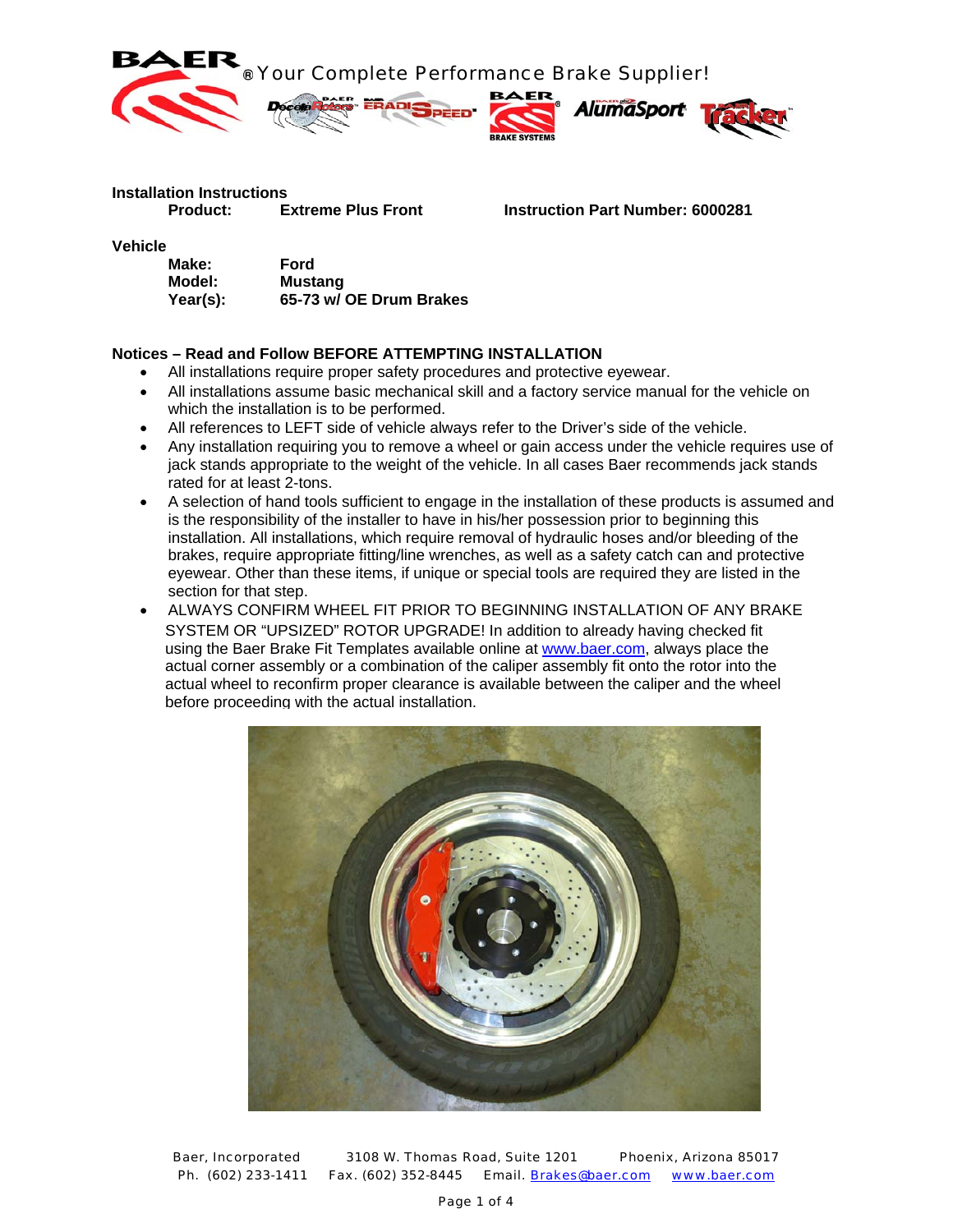• When installing rotors on any Baer Products be sure to follow the direction of rotation indicated on





the rotor hat area with either an arrow, or an "L" for left, or an "R" for right, or both. "L" or left, always indicates the driver's side of US spec vehicles.

Images shown are "L" left rotors.

- A proper professional wheel alignment is required for any system requiring replacement of the front spindles, or tie rod ends. Follow factory prescribed procedures and specifications unless otherwise indicated.
- At all times stop the installation if anything is unclear, or the parts require force to install. Consult directly with Baer Technical Staff in such instances to confirm details. Please have these instructions, as well as the part number machined on the component that is proving difficult to install, as well as the make, model, and year (date of vehicle production is preferred) of your vehicle available when you call. Baer's Tech Staff is available from 8:30-am to 5-pm Mountain Standard Time (Arizona does not observe Daylight Savings Time) at 602 233-1411 Monday through Friday.

Disconnect the factory hose at the frame and cap the hardline with the supplied vinyl cap.

Remove the OE brake components, including drum, backing plate and all hardware. Clean the spindle pin and surfaces where the Baer bracket will mount.

Install the correct side bracket (6610040 is left or drivers side-6620040 is right) using supplied hardware. Torque to 40-45 ft-lbs. See photo 1 for correct bracket installation. The right side is shown in the photo.



**Photo 1**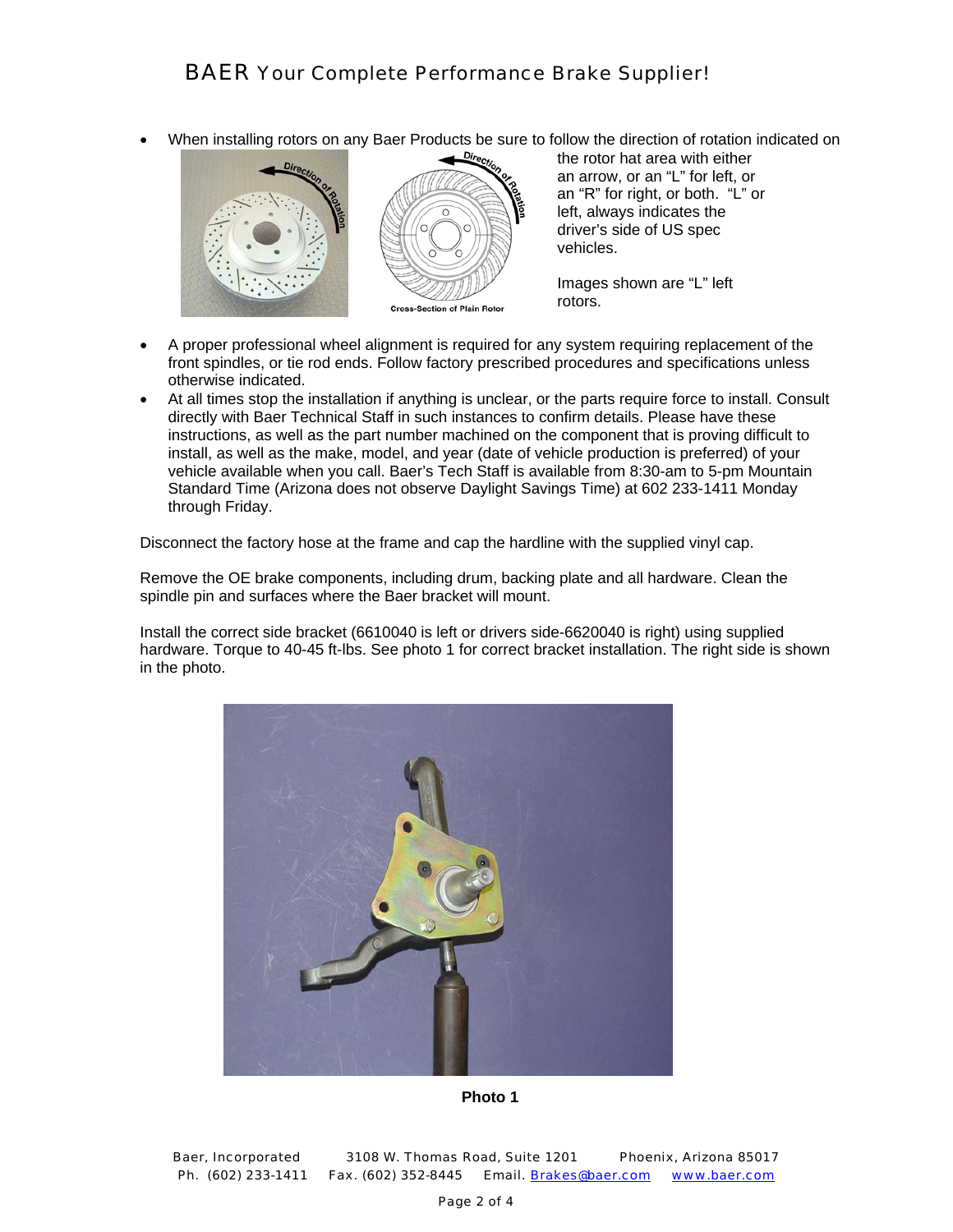## *BAER Your Complete Performance Brake Supplier!*

Apply a small amount of grease to the hub seal surface and install the supplied hub. Tighten the nut to 5-10 ft-lbs and spin the hub to seat the bearings. Loosen and re-tighten the nut while spinning the hub several times. Loosen the nut, tighten to remove all play, tighten approximately 1/16<sup>th</sup> turn to give a small amount of pre-load. Install nut retainer, cotter pin and dust cap.

Remove the radial mount bracket from the caliper. It is installed for shipping purposes.

Using the 12mm x 25mm bolts without Vibra-Tite, attach the intermediate bracket and tighten snugly with a small wrench. Install the rotor, using one lug nut with washer to avoid scratching the hat finish. Place proper spacer on the radial mount stud:



 13.5" rotor-no spacer 14" rotor-0.250" spacer 15" rotor-0.750" spacer

**Photo 2** 

## **Caliper Mounting**

With pads removed, install correct caliper (bleeder screw points up), washers and retaining nuts. Snug these bolts for measuring caliper alignment.

Measure the gap from the rotor to caliper body at 4 points, top inside and outside, bottom inside and outside (see photo 3 ). Write down all measurements. Subtract the top inside measurement from outside. This will require a shim equal to half of this difference to center the caliper. Do the same with the bottom measurements to center this also. Getting these gaps as close as possible, within .005", will keep possibility of excessive noise to a minimum. This may require different thickness shims top and bottom.